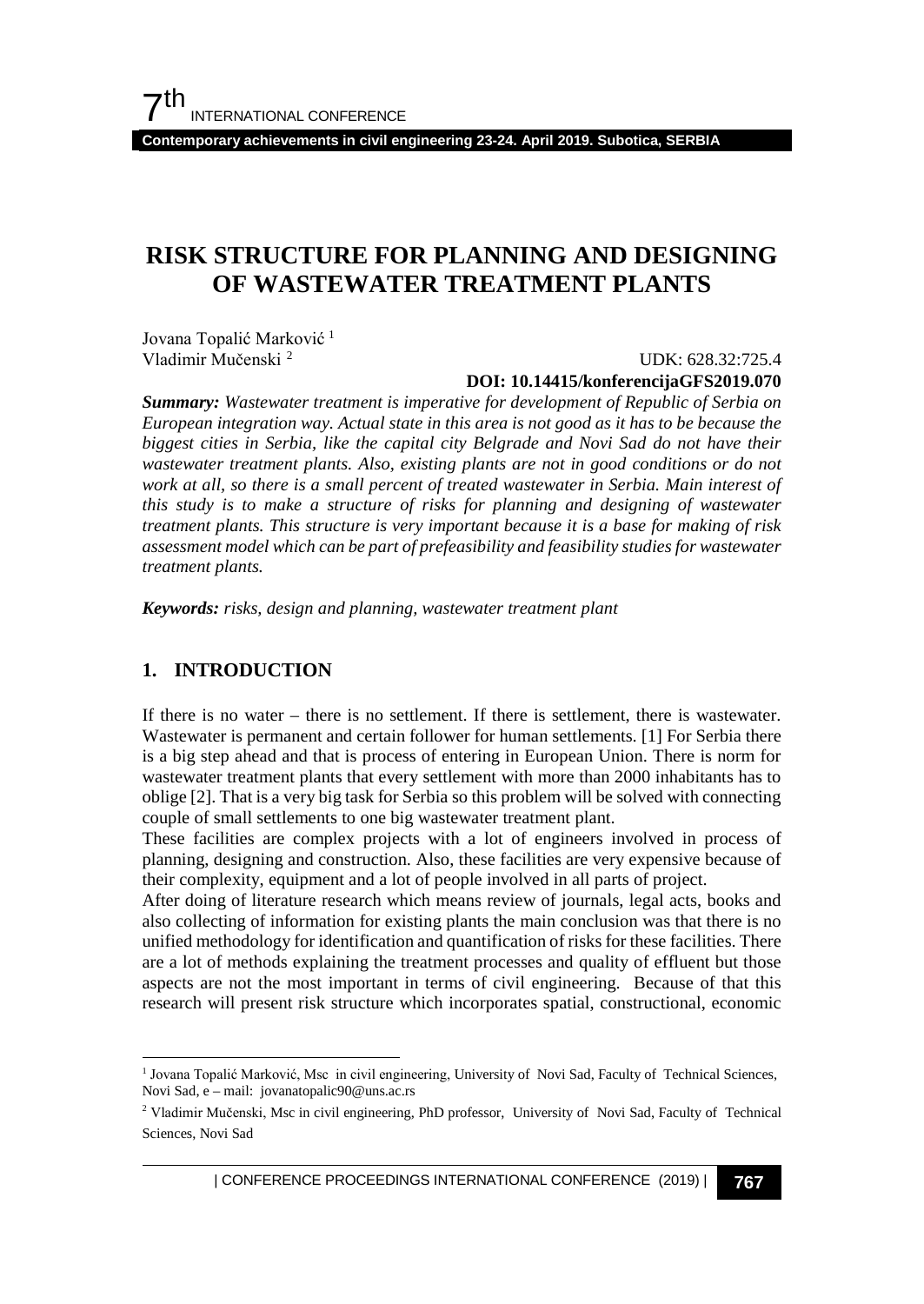**Савремена достигнућа у грађевинарству 23-24. април 2019. Суботица, СРБИЈА**

and other risks which are not connected with technological aspects and wastewater treatment technology.

# **CASE OF RESEARCH**

When there is a word about sewer infrastructure of Serbia, this country is in the group of medium developed countries. But in the wastewater treatment infrastructure this country is near the last place [3]. In [3] is mentioned that 55% of population in Serbia have a sewer infrastructure, but less than 10% have some kind of wastewater treatment.

These data are disappointing because of significance of wastewater treatment and also because the consequences resulting from untreated wastewater in land and effluent. Present state is bad with a tendency of deterioration [1].

After analysis of literature it can be concluded that in the last 20 years Republic of Serbia did not achieve planned activities in wastewater treatment field. Of course, there are wastewater treatment plants in Serbia, but a lot of them are not working, some of them are not in good condition and also some of them do not achieve designed capacities.

For resolving of problems during the life expectancy of plants and making plants work with designed capacities, there is need to analyze all possible problems which can be find at the beginning of planning process. For that analysis it is necessary to manage the risks.

## **2. RISK STRUCTURE**

Risk Management is continued process and it has to cover all phases of civil engineering project. Risks analysis and their identification is part of Previous Feasibility Study, but for wastewater treatment plants there is no defined methodology or given instructions. Identification of risks which can be harmful for project, analysis of consequences and reactive measures for them has to be continuous during the all life expectancy [4]. The biggest responsibility for risk identification, analysis and risk answers is on investor and his team who manage the project.

While working on big and complex projects there is dynamic environment which frequently changes. So, there are no surprises with changing of risk factors during project life cycle [5]. Typical profile for project life cycle is shown in the Figure 1 [5].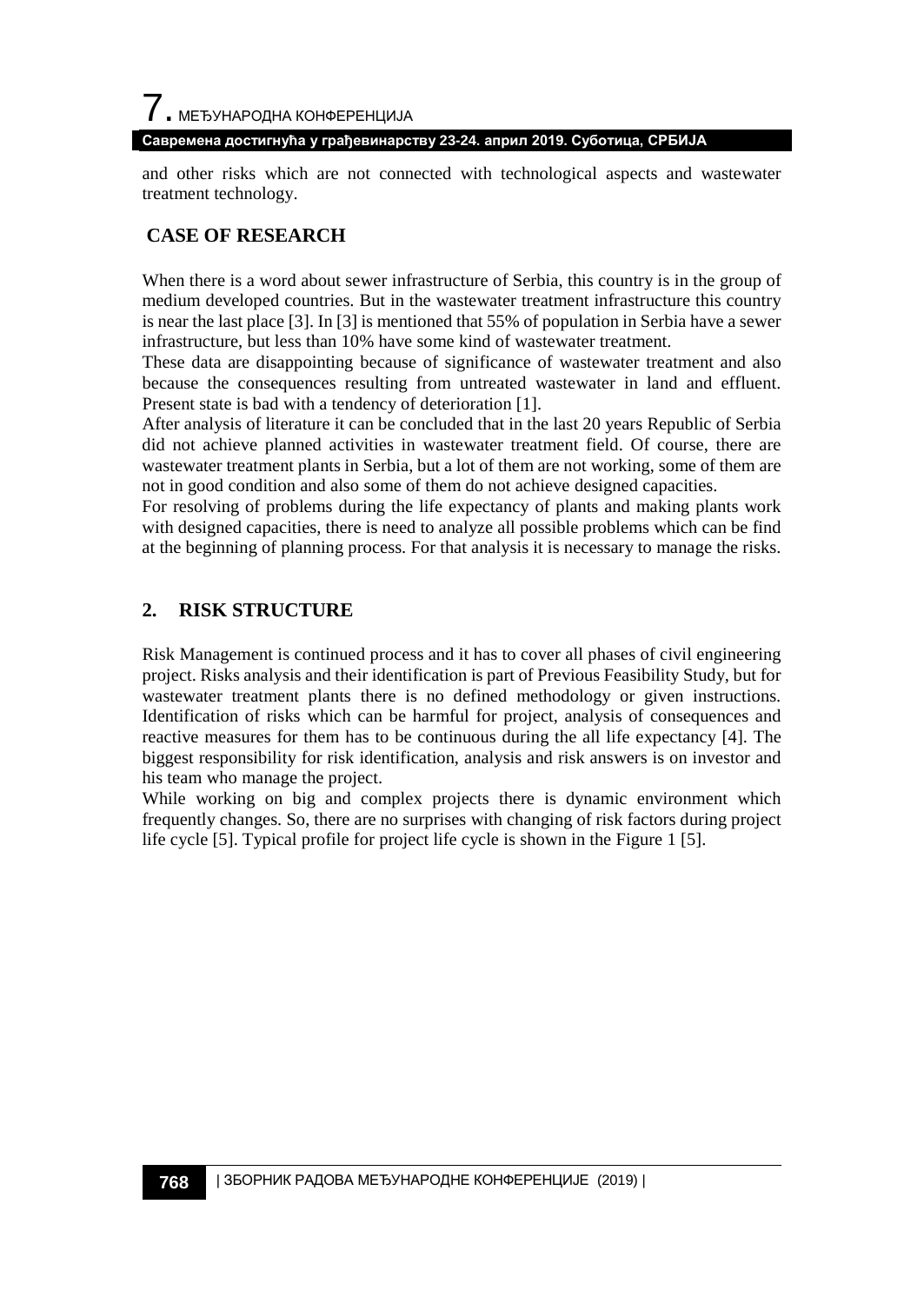**Contemporary achievements in civil engineering 23-24. April 2019. Subotica, SERBIA**



*Figure 1. Typical profile of Project Life Cycle*

There is importance of risk identification during the first phase of project (choosing the investor, finance issues, location conditions, agreement with public utility Companies, environmental organizations, etc.) and also in designing phase. That is the main objective of this work - to identify and investigate risks and make structure of risks which are part of planning and designing of wastewater treatment plants.

This risk structure will be very important for Serbia because detail analysis and predictions can reduce costs and make projects cheaper and easier for construction.

Process of risk identification starts with making of concept for risk management plan, and after that risk identification is made. Risk management plan is list of rules or steps for risk management within the project. Because of that the potential risk factors are investigated. Risk can have positive or negative issue. Negative issue is defined as risk, and positive is defined as opportunity. Something which is defined as risky is not always bad, likely uncertain [6]. When there is finished list of risks they are analyzed qualitatively and the risk register is made. After that every risk is explained and classified in categories. The next step is analysis of risks probability and impact on project.

First part of this research is making of chronological classification of risks in first and second phase of project, planning and designing phase respectively. According to [7] risks can be divided in two categories. First, risks in conception phase and second, risks in designing phase. This risk structure is shown in Figures 2, 3 and 4[8].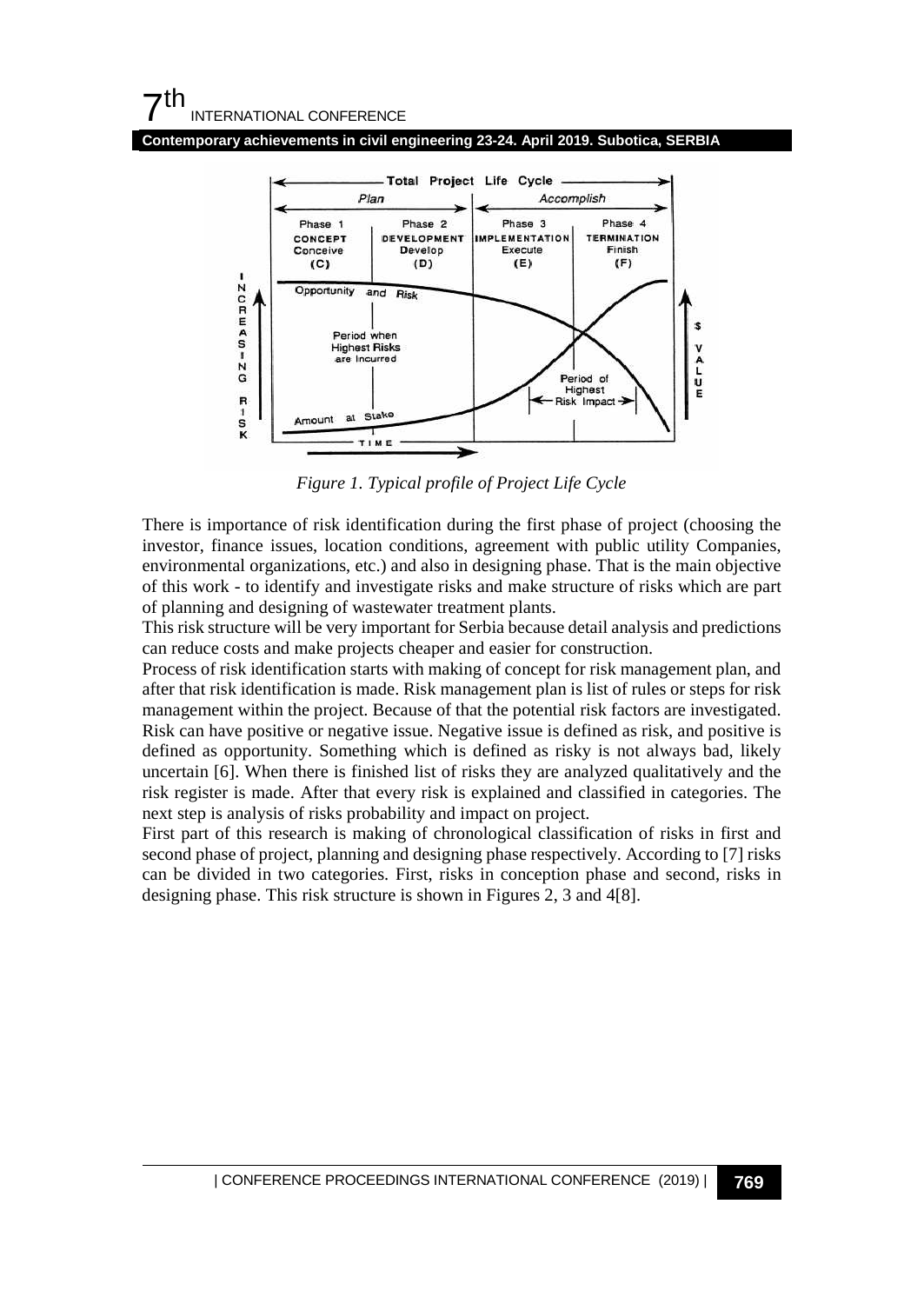



*Figure 2. Risk structure in planning and designing phase*



*Figure 3. Risk structure in conception phase*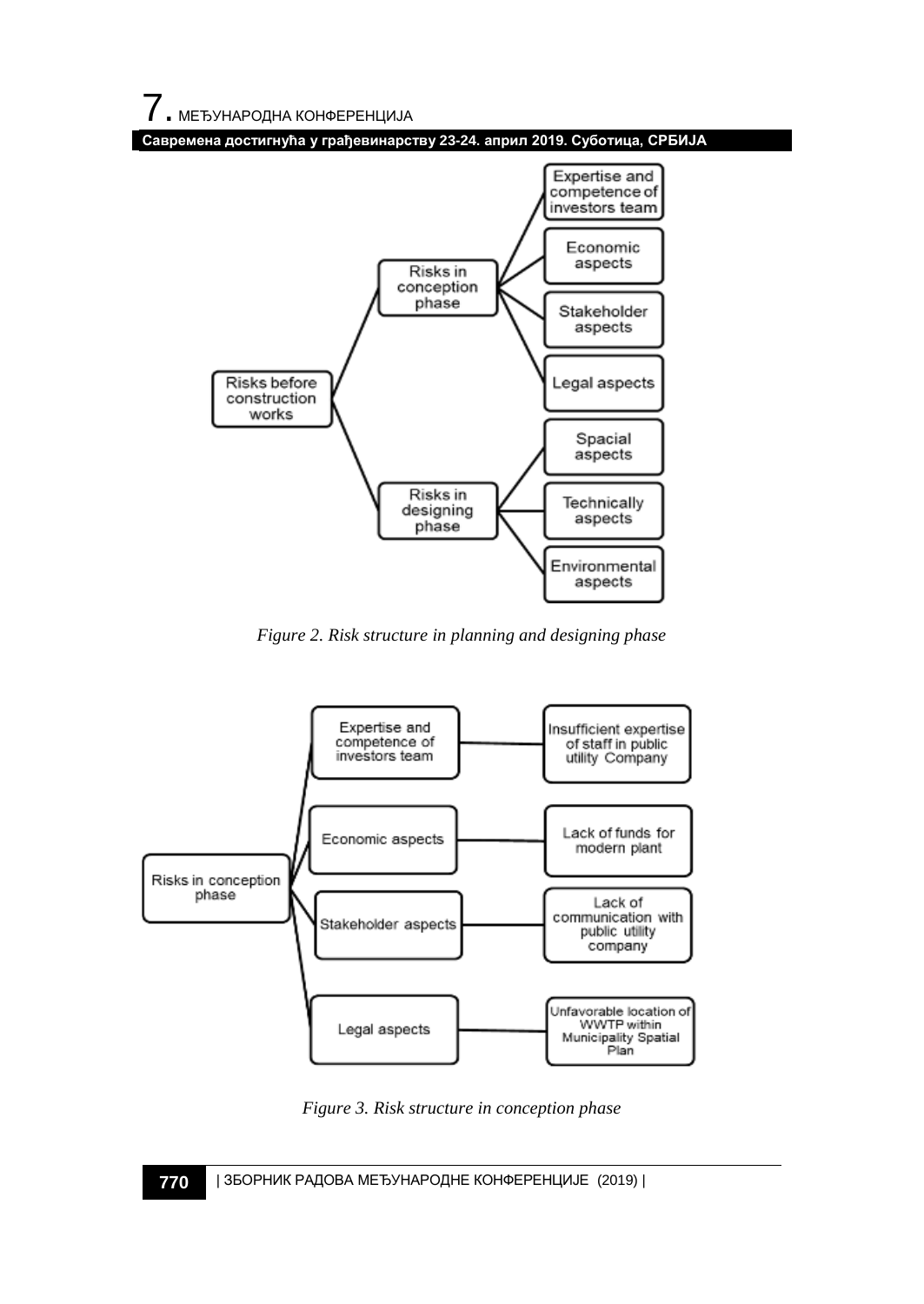## $7<sup>th</sup>$ INTERNATIONAL CONFERENCE

**Contemporary achievements in civil engineering 23-24. April 2019. Subotica, SERBIA**



*Figure 4. Risk structure in designing phase*

For decisions which are made in wastewater treatment process without consideration of socio-economic and environmental parameters there will be consequences during the time [9].

## **3. RISK DEFINING**

In further text all types of risks from Figures 3 and 4 will be explained:

**Unfavorable location of WWTP**[3](#page-4-0) **within Municipality Spatial Plan:** During the making of Spatial Plans, if there is insufficient information about wastewater quantity and size of facilities on site, calculated space can be inadequate. Sometimes, there is a problem because of technology issues and there is need for bigger site. When there is more settlements connected on plant dimensions of objects growth. There is also one big problem when there is no enough wastewater on plant site.

**Lack of data for quantity of wastewater:** Many public utility companies do not have installed flow meters for continuous measurement of wastewater quantity. Because of that estimation of wastewater quantity are usually partly accurate or approximate.

Lack of data for effluent: If there is no enough data about effluent state and quantities, choosing of treatment technology is difficult.

<span id="page-4-0"></span> <sup>3</sup> Wastewater treatment plant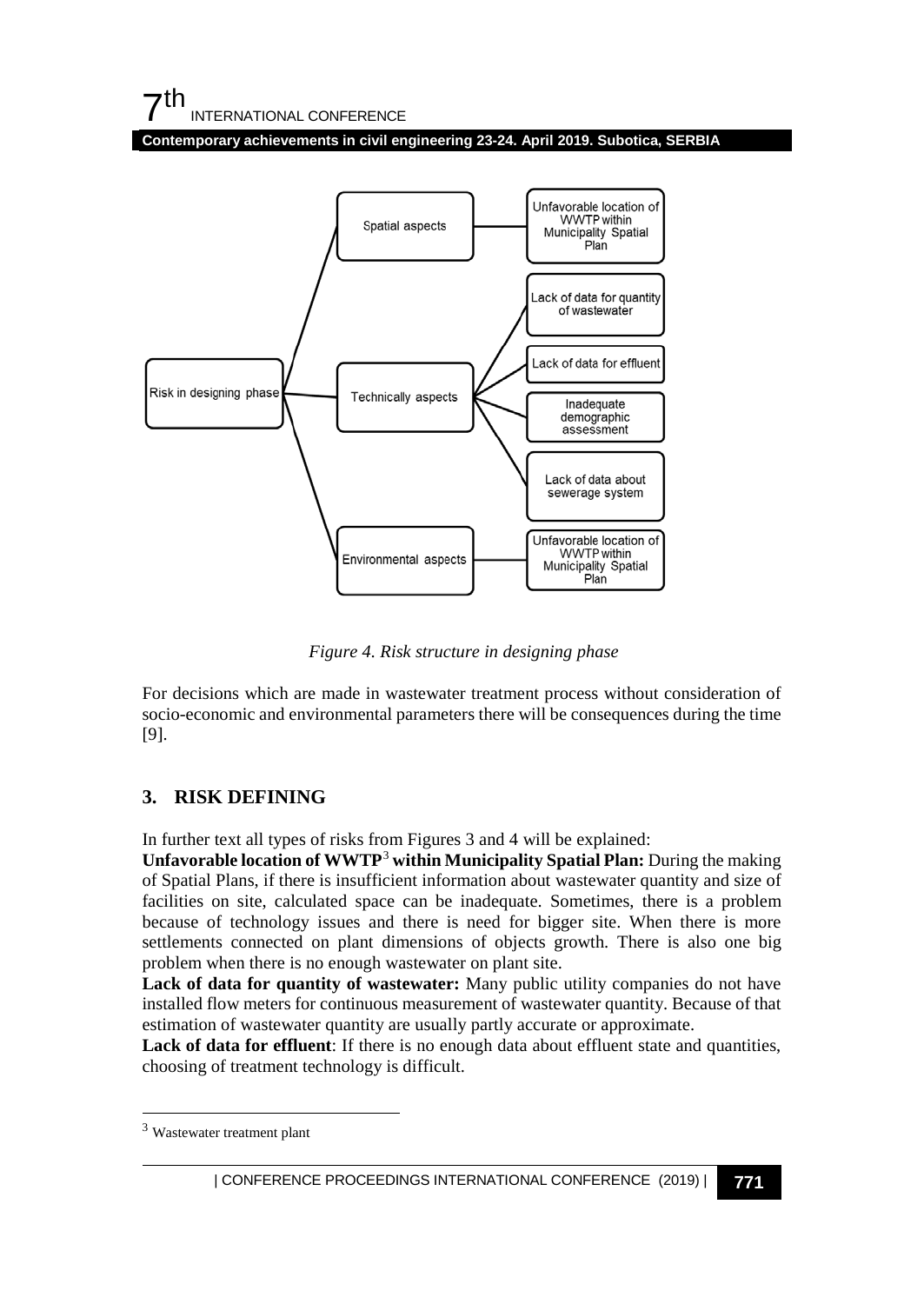$\overline{\phantom{a}}$ . МЕЂУНАРОДНА КОНФЕРЕНЦИЈА

#### **Савремена достигнућа у грађевинарству 23-24. април 2019. Суботица, СРБИЈА**

**Lack of communication with Public Utility Company:** Besides the decision about integrated pollutant act, the Majority of Municipalities does not deliver their reports about pollutants.

**Lack of funds for modern plant:** WWTP are multimillionaires investments. This trend is hard to follow for Serbia. Because of that designers have to choose cheaper equipment or simpler wastewater treatment technology. This can result with inadequate quality of treated water. Sometimes, people who are responsible of making studies do not have enough knowledge about wastewater treatment facts so they do not justify resources.

**Inadequate demographic assessment:** If there is mistake with estimation of population and industry growth WWTP will be oversized or small.

**Lack of data about sewerage system:** With wrong estimation of sewerage system growth or not knowing type of sewerage there will be a lot of designing problems.

Identification and defining of risks for planning and designing WWTP is very important. Because these objects are so expensive and there is a lot people working on every phase of project. So, before construction phase there is need for risk identification and analysis and evaluation.

## **4. CONCLUSION**

In this research is presented risk structure which incorporates spatial, constructional, economic and other risks which are not connected with technological aspects and technology of wastewater treatment. These risks are separated in two categories: risks in conception and designing phase. Risk structure which is explained in this work will be main part of further research and also base for making of risk assessment model. This model can be part of Prefeasibility and Feasibility studies. The main importance of presented model is better understanding of risk factors which can lead to reduction of financial costs and economical mistakes.

### **REFERENCES**

- [1] Milutinović R.: Doktrina PPU-Prihvatiti otpadnu vodu, prečistiti je i korisno utrošiti, *Danubius – Journal of Regional Cooperation,* 2013
- [2] Ministry of environmental protection of Serbia: *Treatment of comunal wastewater, tehnological view and critical view of actual objects, giving the optimal proposal for wastewater treatment plants, with aspects for protection of water, air and land of setllements in Serbia*, Belgrade, **1999**
- [3] Jaroslav Černi Institute for the Development of Water Resources: *Strategy of Water Management in the Republic of Serbia,* Belgrade, **2015**
- [4] Cerić A., Marić T.: Determination of priority during the management of the Project*, Građevinar,* **2011,** 63, 265-271
- [5] Wideman R.M.: *Project and Program Risk Management, A guide to managing project risks and opportunities,* USA, **1990**
- [6] Cretu O.,Stewart R.,Berends T.: *Risk Management for design and construction*, John Wiley and Sons, New Jersey, **2011**